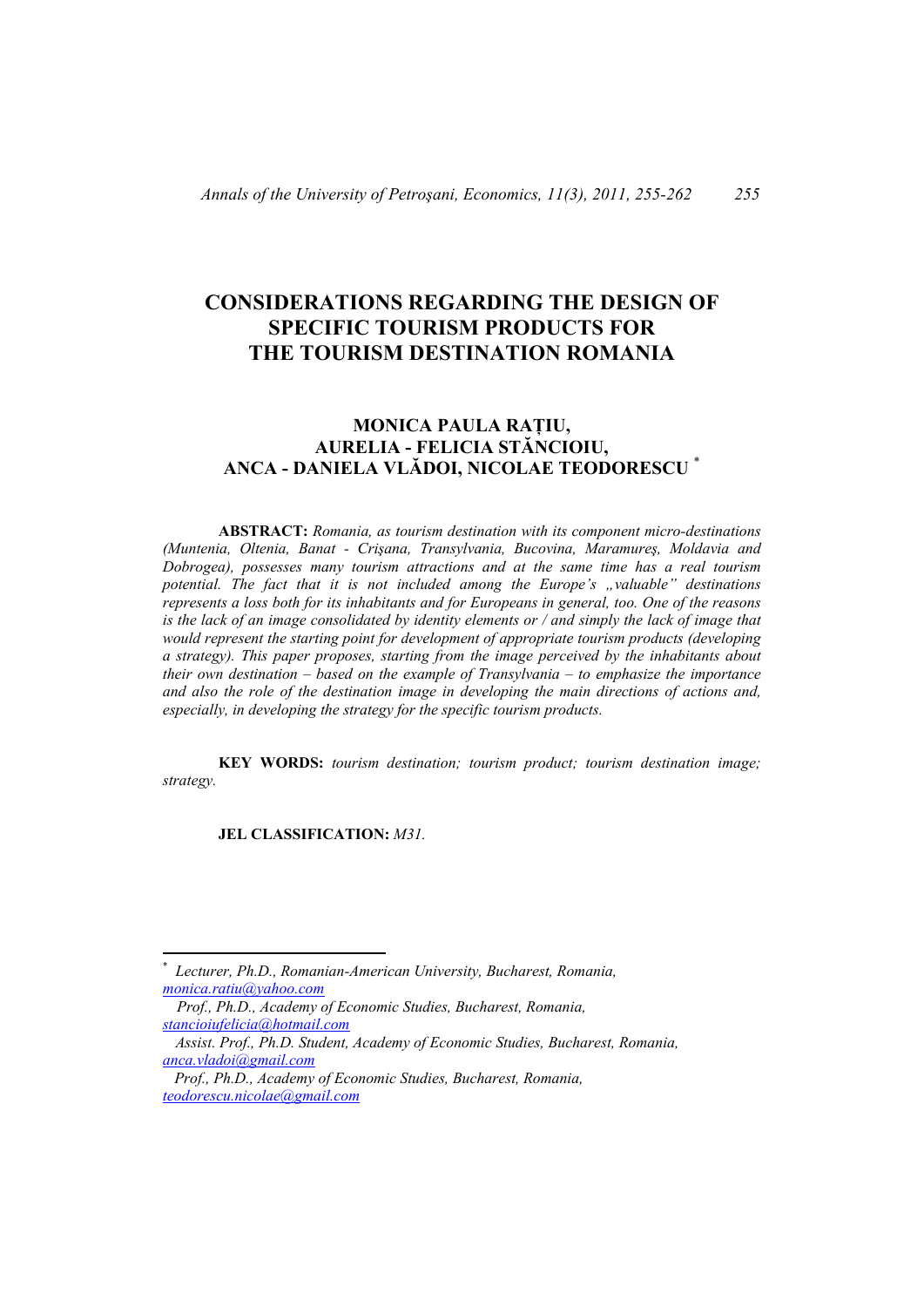#### **1. INTRODUCTION**

 It is often said that one essential thing for people is not "living", but "travel". Tourism is one of the most dynamic economic sectors in most countries and at the same time, is one of the noblest of human occupations; Tourism is one of the most promising industries of this century (Ahn, 2009).

 Thus, in 2010 the travel industry (WTTM) achieved 9.3% of the global GDP and provided about 236 million jobs. For 2010, the same organization predicted for Romania a direct contribution to GDP of this sector of 1.9% and providing jobs to about 267000 (World Tourism Organization UNWTO, 2011). The year 2011 is expected to continue increasing but at a somewhat slower pace. According to the latest barometer of the World Tourism Organization, international tourism continues to grow, in the first two months of 2011 it was recorded an increase of almost 5% in the number of arrivals of foreign tourists (in EEC it was recorded a growth of 12%.) (Daily Business Journal, 2011).

 Globalization creates real competition and excellence in business, tourists require complex products and services, consisting of elements provided by different companies as a result of different travel motivations and specific requirements arising there from. In the present context created by the occurrence of new trends in the current business environment (accelerated globalization, high automation, innovation, advanced telecommunications), tourism industry has evolved from a traditional business, to the need for adopting new sources of innovation, collaboration and value creation (Shahbazipour, 2008).

#### **2. TOURISM DESTINATION – COMBINATION OF TOURISM SERVICES AND EXPERIENCES**

Tourism destination can be considered as a whole (package) of tangible and intangible components, a combination of travel products and services providing an integrated experience to the tourists. The package of products and services is perceived by the tourists as an experience available at a certain price. Tourism destination includes basically the following components: elements of tourist attraction (natural, cultural, architectural and industrial heritage, social attractions, sports, etc..) facilities and services offered by providers in the hospitality industry (accommodation, food services, transport services, shopping and other services), access routes to their destination (infrastructure, transport equipment, operational factors, government regulations), destination image and the price paid by the tourist (Middleton, et al., 2009).

Companies in the tourism industry are currently facing with increasingly demanding tourists, which basically requires them to offer innovative products and memorable experiences. A truly memorable tourist experience is that which comes from tourism companies showing their concern for visitor / tourist, showing that they "care" about the tourists. Companies in the hospitality industry, delivering products of value to the tourist are those who understand that the tourist is truly the most important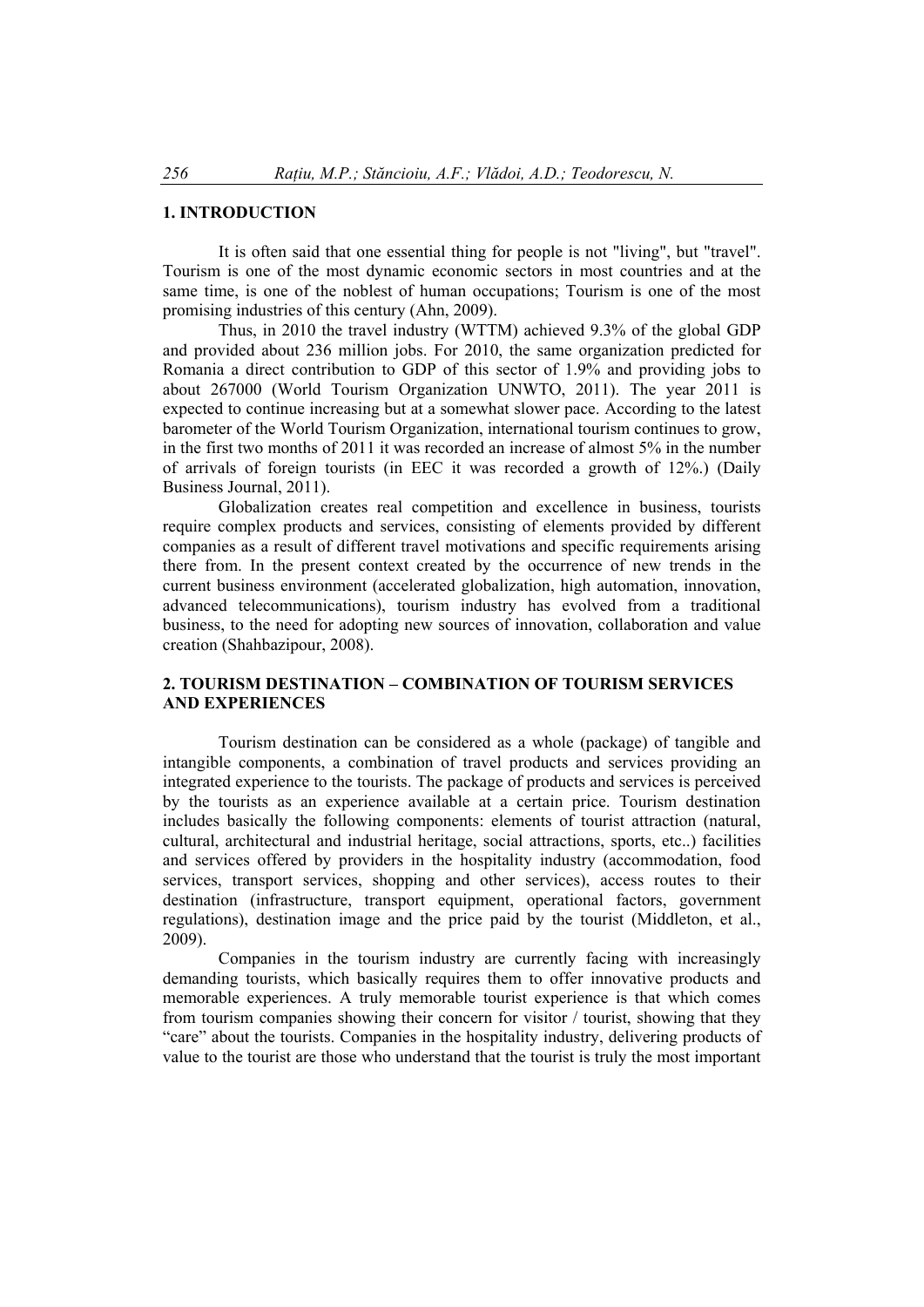entity of any business. These companies believe that the current tourists are a rare and very valuable resource, not just a source of income.

To provide competitive products, companies from the hospitality industry must consider the success factors for innovation: the establishment / selection of the appropriate target market, but also the analysis / evaluation of the tourism services based on the "tangible" quality, and on the behaviour, commitment and training of personnel (human resources management).

The only sustainable advantage that any organization in the hospitality industry can create is to deliver memorable tourist experience. To achieve this aim, companies in the industry must strive to understand in detail the tourism product purchase decision process in a tourism destination. Also, this effort must be based on deep understanding of customer needs and desires, and on appreciation of how the company defines its value.

Provided products and services must be exactly the solutions that tourist expects. Tourism companies must be able to look beyond the tourist behaviour or the purchase of the product or service. To enhance tourist experience, these companies must take into account the tourist opinion (tourism companies which are not doing this, are losing the chance to increase the number of satisfied and loyal visitors); to act to ensure consistency (companies must ensure that the information received by the traveller during an interaction is not forgotten in the next step); to be open with the tourists (through increased flexibility, extending the working hours, increase transparency for tourists); to customize products and experiences offered to tourists (companies must be careful in assessing customization costs against the benefits from sales, taking into account the long-term value growth by improving the tourist experience); to revise (change) employees' attitudes and behaviour (employees actions are usually the most important actions in the tourist experience); to design the complete tourist experience (organizations must plan and design the complete tourists experience and do not let things go by themselves) (adapted from Ratiu & Zaharia, 2009).

Tourism destination image is not necessarily based on the direct experience of visitors (tourists) but it is always a serious motivation for the acquisition of the tourism product. In the mind of the tourist, tourism destination image is closely linked to his expectations about the experience he expect to have in that specific destination.

Each tourism destination has its own image (most often based on historical events) and a primary goal of the tourism destination marketing is to strengthen the destination image (or, where appropriate, changing or improving it) in order to influence the expectations of potential visitors (tourists).

Visitor's return to a tourism destination (which derives from the satisfaction felt at the end of his visit) largely depends on the expectations that he had at the destination, on the image he previously had about the destination and on how he perceived the performance at the destination (Pike, 2002).

The image of the tourism destination image plays a key role to differentiate the destination in this highly competitive market. Studies conducted by various specialists in tourism shows that the information provided to the tourists is an important means of training and promotion of tourism destination image and, of course, understanding the process of choosing a tourist destination by the potential tourists. Thus, both formal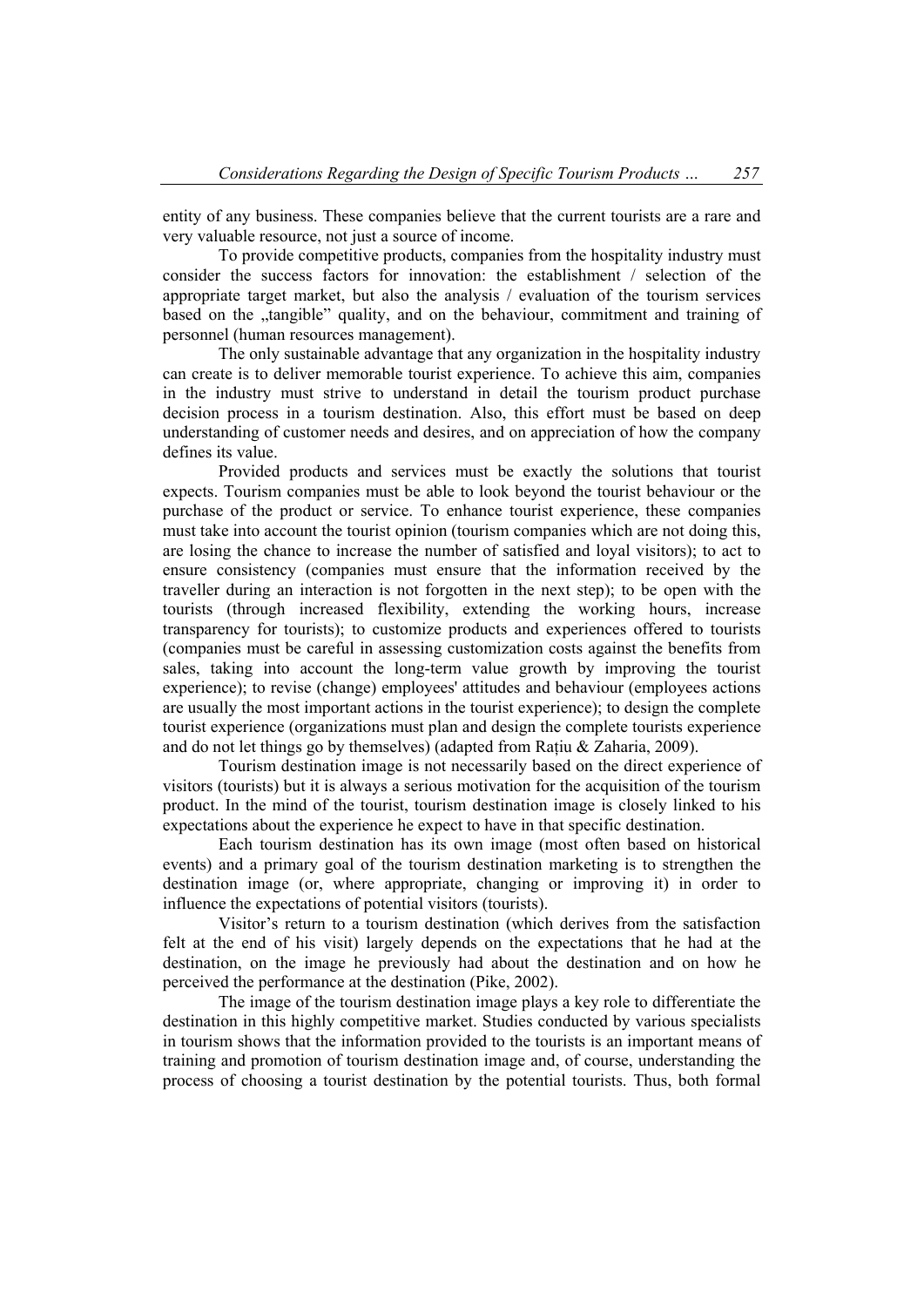sources of information (brochures) and informal (relatives and friends) will significantly influence the process of creation the image of the tourism destination and play a special role in the analysis of tourists' purchasing behaviour (Molina et al., 2010). Due to the impact that the tourism destination image has both on the tourism offer (market positioning of the tourism product, product promotion) and on tourism demand (tourist behaviour, process of making the purchase decision), we can conclude that the tourism destination image is an important aspect to be taken into account in developing a competitive strategy of the tourism destination (both from managerial and marketing perspectives).

### **3. ROMANIA: TOURISM DESTINATION, SPECIFIC IMAGES AND TOURISM PRODUCTS**

Developing a competitive strategy in today's global business environment requires delivering of tourism products adequately coordinated for each tourism region. Creating a long term competitive advantage for the tourism destination Romania requires a strategic positioning of the tourism product in order to achieve the strategic objectives and a unique image which is grounded on creating and providing superior value to tourists (Stanković & Dukić, 2009, p. 25). The concept of "value" is not new, it is already known the term (concept) of "value chain" created by Porter in order to identify and explain the activities that create / destroy the value. It should be mentioned specialists' attention to find new methods of value creation and delivery in order to achieve a better positioning of the tourism destination on the target market.

Due to the large number of local stakeholders involved in the production and distribution of the tourism products, designing a competitive strategy for the tourism destination Romania represents an extremely difficult and complex approach, more so as it can be seen, from tourism marketing perspective, as a "summum" of microdestinations (brands) (Stăncioiu, Teodorescu, et al., 2011). In this respect, it is necessary to balance the strategic objectives of all parties involved to ensure the sustainability of local resources. A competitive strategy for the tourism destination Romania is able to ensure the optimization of tourism effects and the achievement of strategic objectives for all stakeholders (Buhalis, 2000).

Romania is one of the most attractive tourism destinations in Europe and has a great potential based on both natural resources and human capital. The tourism destination Romania has seven tourism sights listed in the UNESCO world heritage (one less than Austria or Hungary), which represent favourite destinations for the cultural tourism, like the monasteries of Moldavia, the Horezu monastery, the fortified churches of Transylvania, the Dacian fortress from Orăştie, the historical centre of Sighişoara and the wooden churches of Maramureş. Like anywhere in the world, the UNESCO stamp represents a clear indication for the tourism sight attractiveness and maps out precisely the most important tourism routes. (adapted from Purcărea, et al., 2010, pp.67). Analyzing foreign tourists' preferences regarding Romania it can be concluded that American tourists prefer cultural tours, Transylvania and Dracula tours; British tourists prefer cultural tours, Maramureş, Bucovina and the mountain resorts; French, German and Austrian tourists prefer cultural tours and the Black Sea resorts.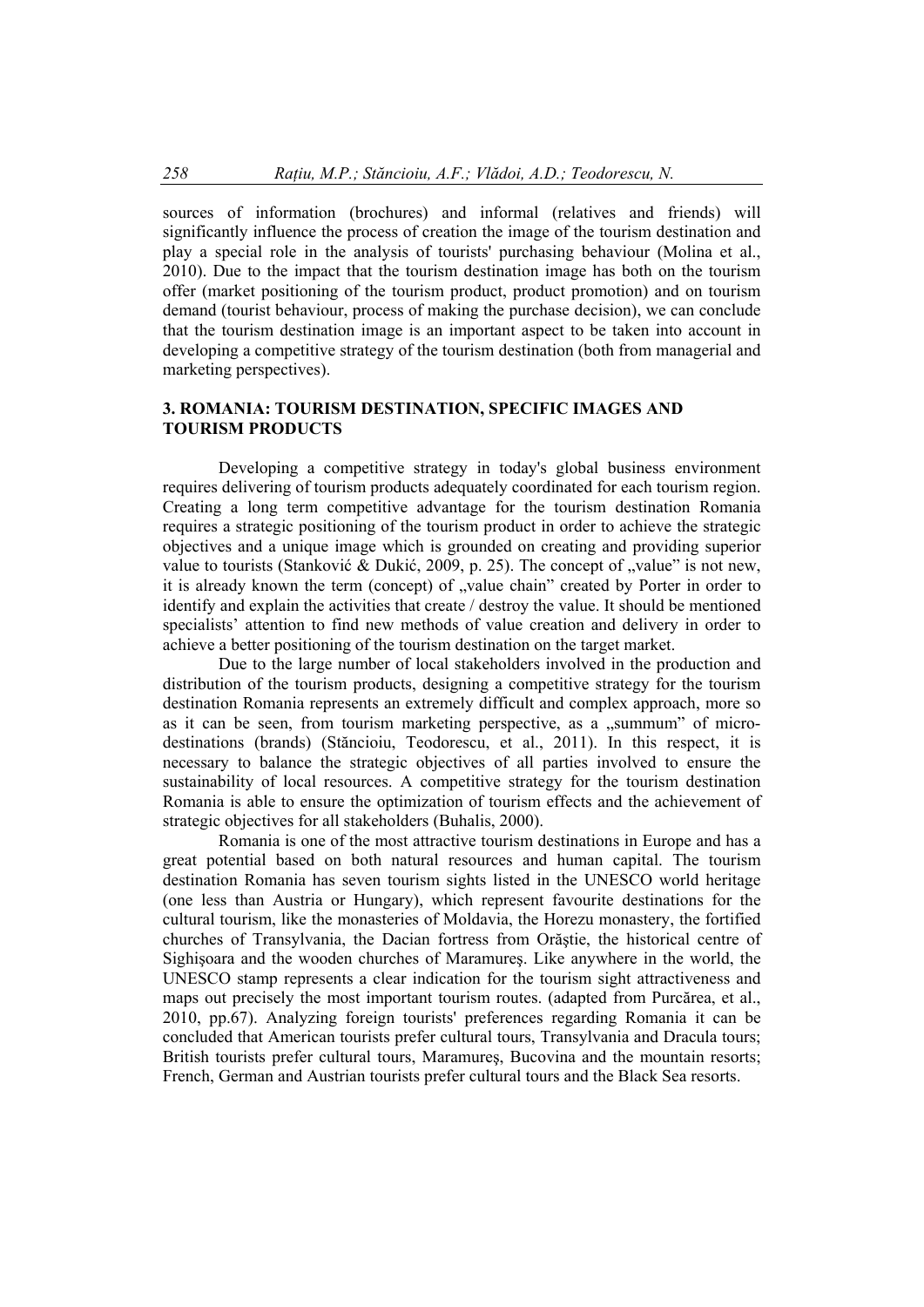All historical regions of contemporary Romania are recognized as regions with an important tourism potential, with many natural, artistic, cultural and historical attractions, providing unique and unforgettable experiences to the visitors who would like to return to the destination.

The results of a study (Stăncioiu, Băltescu, et al., 2011) conducted from October 2010 to January 2011 among residents of the historical regions of Romania (Muntenia, Transylvania, Oltenia, Banat, Crişana, Bucovina, Maramureş, Moldavia and Dobrogea) show that Romania can become a competitive niche tourism destination.

Assuming that the macro-destination Romania and its brand encompasses under its umbrella all the regions as micro-destinations, the aim of this study was to identify the perceptions of the Romanian residents about the tourism products in each micro-destination, and also find out to what extent the perceptions of residents from different regions of Romania regarding each region may help in the construction of the destination image, as the first step in defining the strategy for the destination.

We take as an example the micro-destination Transylvania, the central part of Romania, respectively the inter-Carpathian region, which is geographically confined as follows: by the Southern Carpathians (bordering on Muntenia region), by the Eastern Carpathians (bordering on Moldavia region), by the Western Carpathians – Apuseni Mountains – (bordering on Banat – Crişana region) and by Maramureş region to the North.

The results of the mentioned study highlight that in the micro-destination Transylvania it can be developed two tourism products for the segments of young people aged 20 – 24 years, actual and potential tourists, respectively the *leisure, relaxation and recreation tourism* and the *cultural tourism*.

Taking into consideration the regions of origin of the respondents, the figures look as follows:

- 1. in case of Muntenia as region of origin: 53.6% of respondents have chosen the *leisure, relaxation and recreation tourism* as the representative form of tourism for the Transylvania region and 27.7% have opted for the *cultural tourism*;
- 2. in case of Oltenia as region of origin, 52.2% of respondents have chosen the *leisure, relaxation and recreation tourism* and 14.7% have opted for the *cultural tourism*;
- 3. in case of Banat-Crişana as region of origin, 51.5% of respondents have chosen the *leisure, relaxation and recreation tourism* and 18.8% have opted for the *cultural tourism*;
- 4. in case of Transylvania as region of origin, 51.4% of respondents have chosen for their own region the *leisure, relaxation and recreation tourism* and 15.6% opted for the *cultural tourism*;
- 5. in case of Bucovina as region of origin, 48.5% of respondents have chosen the *leisure, relaxation and recreation tourism* and 15.4% have opted for the *cultural tourism*;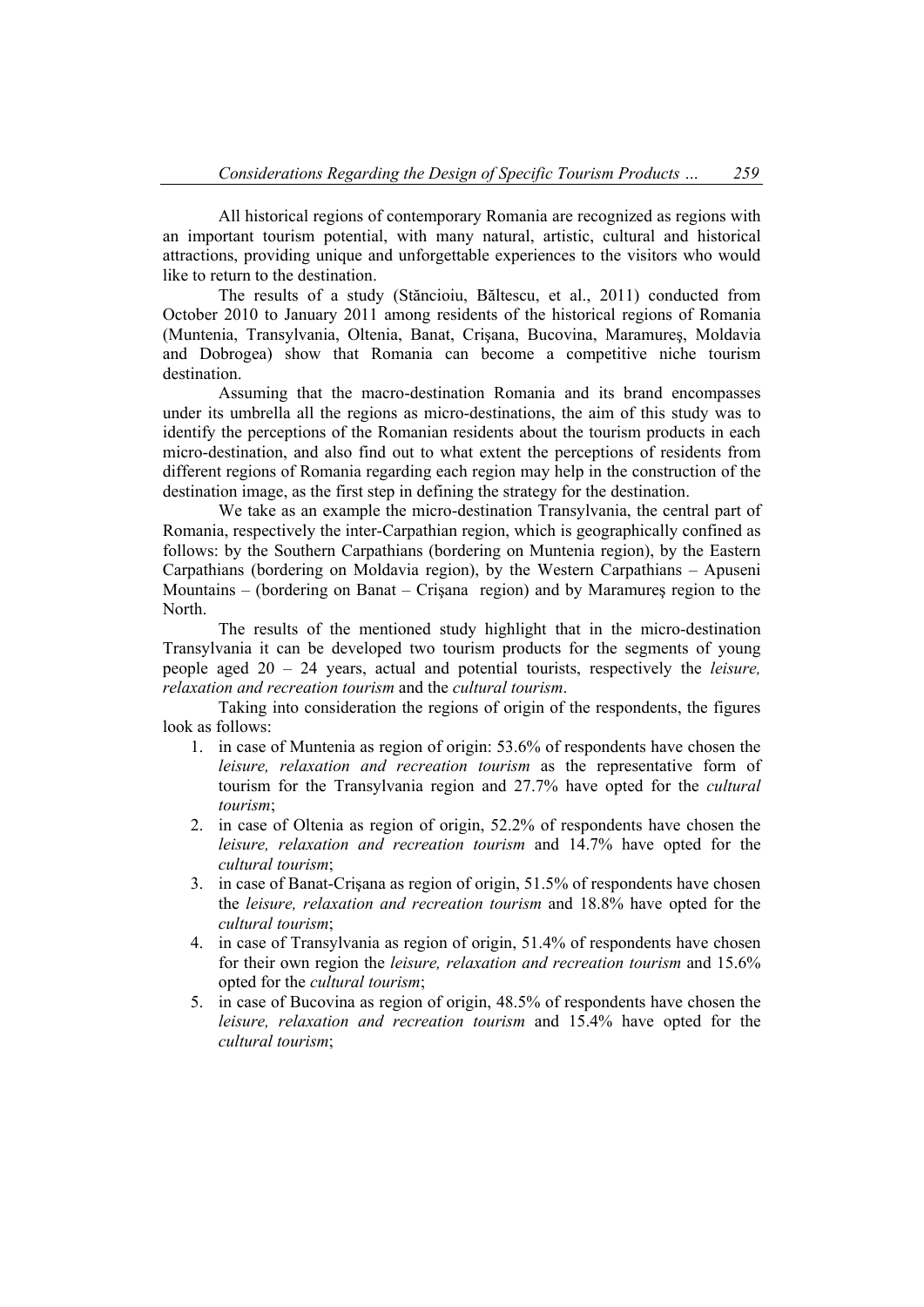- 6. in case of Moldavia and Maramureş as regions of origin, 48.9% of respondents have chosen the *leisure, relaxation and recreation tourism* and 29.2% have opted for the *cultural tourism*;
- 7. in case of Dobrogea as region of origin, 52.2% of respondents have chosen the *leisure, relaxation and recreation tourism* and 21.1% have opted for the *cultural tourism*.

The particularly attractive natural environment, created by the Carpathian Mountains, and also the historical artifacts of a great importance and beauty (Bran castle, the Sarmisegetuza Regia sanctuaries, Huniazilor castle, Deva fortress, Sighişoara city, Râşnov fortress, Alba Carolina fortress, Carolina obelisk etc.), but also the urban settlements (Sibiu, Sighişoara, Braşov, Cluj-Napoca, Alba Iulia, Poiana Braşov, Predeal, Târgu Mureş, Covasna, Sovata, Mediaş, Tuşnad, Sângeorz Băi, Făgăraş, Miercurea Ciuc, Deva, Ocna Sibiului, Sibiel) with various cultural – artistic institutions (the Black Church, the Cathedral of National Reunion and of Coronation, the Roman Catholic Cathedral, the fortified Churches, the monastery of Sâmbăta de Sus) determined the respondents, regardless of the region of origin, to opt for the *leisure, relaxation and recreation tourism* and for the *cultural tourism*, as representative forms of tourism for the micro-destination Transylvania.

Consequently, Romania as tourism destination may become equally a mass tourism destination, a niche destination or a specialized destination. In this respect, in order to become a successful tourism destination, three points are essential: creating a coherent product aiming to generate profits, achieving a flexible strategy and cooperation between the private sector and the local authorities. Romania could become either a mass destination, which requires more flexibility regarding the prices, either a niche destination, using a very aggressive marketing strategy, or could adopt a specialized tourism scenario (eg. as a destination for young people, for pensioners etc.).

In this respect, for the tourism destination Romania a series of actions should be taken which must be aimed, on the one hand, to identify the key partners that could be engaged in more effective tourism activities, to attract new markets (visitors), and, on the other hand, to prolong sojourn for existing tourist, extend market visibility in terms of product (accommodation, visitor information centres, tourist attractions, etc.) and better train of tourism operators.

 Other actions that are aimed to create a strong brand are: the development of programs through cooperation of the central and regional organizations and the tourism businesses, considering both the main markets and the emergent ones (niche markets practicing various forms of tourism: historical tourism, religious tourism, medical tourism, ecotourism, cultural tourism, etc.); market segmentation for the tourism destination Romania (in order to create strong brands - country, region, companies, workers, services or products brands); tourism product development in each region; increasing diversity of high quality tourism experiences, offering a variety of natural attractions, cultural experiences, adventure, and various accommodation possibilities hotel, motel, hostel, pension, camping etc; achieving an adequate positioning through a strong positive image, developing promotion actions, emphasizing the role of public relations in tourism (adapted from Purcărea, et al., 2010, pp.72-73).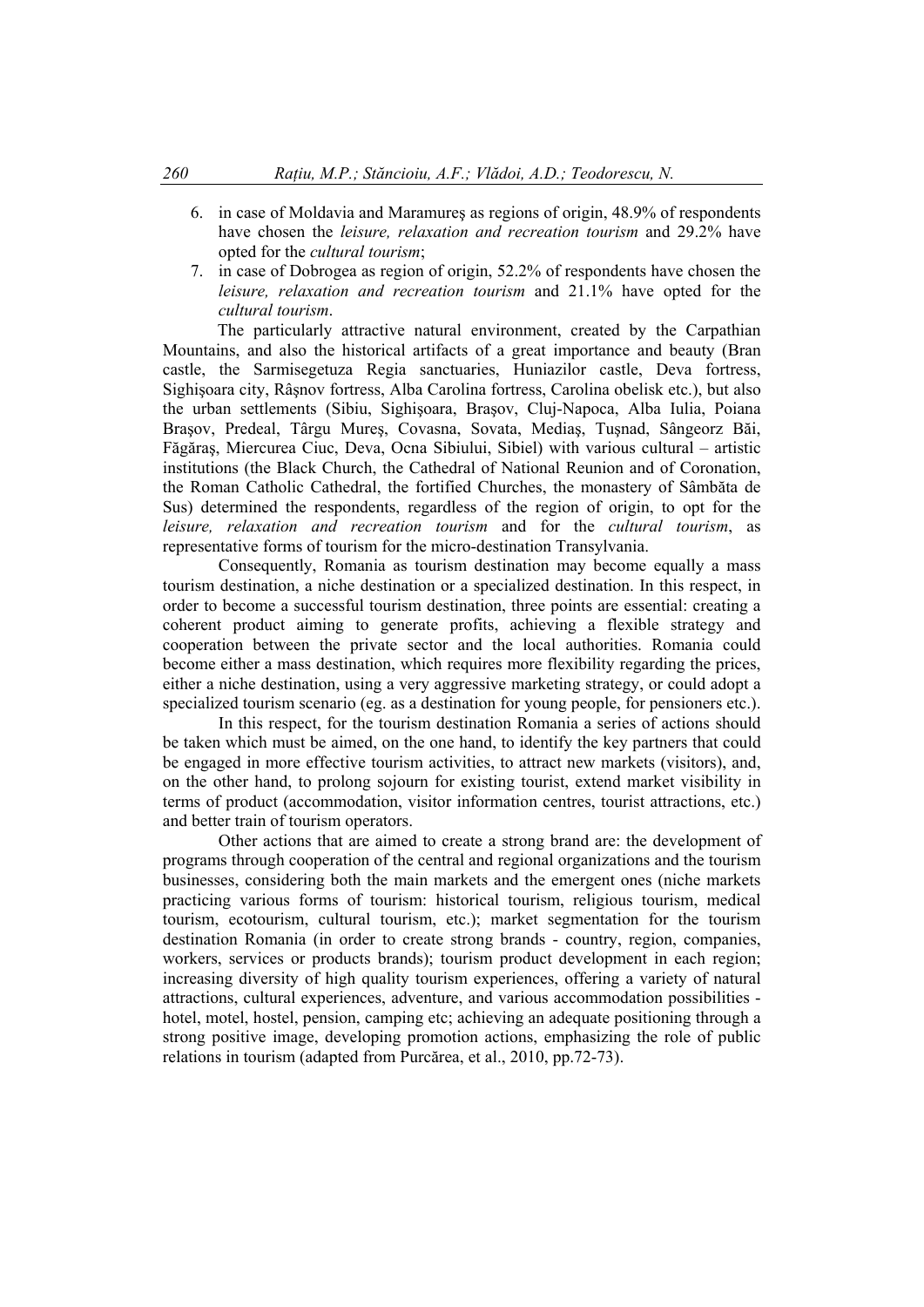### **4. CONCLUSIONS**

Global competitiveness we are facing today creates many challenges and problems for achieving a sustainable competitive advantage in the hospitality industry (adapted from Stanković & Dukić, 2009, p.23). There are obvious problems regarding the demand management and the creation of an unique image for a tourism destination like Romania. The involvement of a variety of organizations in designing and marketing of tourism products makes it difficult to harmonize the different interests and objectives of these organizations. On the other hand, these companies enter into various types of partnerships in order to achieve individual and common effects. Consequently, the harmonization of strategic objectives of stakeholders and the increase of global economic benefits should be the most important strategic objectives of organizations of tourism, which requires creating value for all interested partners through the development of an integrated strategy to help creating and promoting a unique image of Romania as tourism destination.

A competitive strategy for the tourism destination Romania requires an appropriate management of the tourism destination brand and of the tourist experience, but also the active involvement of internal and external partners in the planning and implementation of the strategy (adapted from Kozak & Baloglu, 2010).

#### **REFERENCES:**

- **[1]. Ahn, J.Y.** (2009) *A Philosophy of Tourism and its Policy, Annals of Tourism Research*, A Social Science Journal, 29 September, Available at: http://www.scitopics.com/ A\_Philosophy\_of\_Tourism\_and\_its\_Policy.html, [Accessed 15 January 2010]
- **[2]. Buhalis, D.** (2000) *Marketing the Competitive Destination of the Future*, Tourism Management 21, p. 97
- **[3]. Kozak, M.; Baloglu, S.** (2010) *Managing and marketing tourist destinations. Strategies to gain a competitive edge*, Routledge Publishing House, p. 10
- **[4]. Middleton, V.T.C.; Fyall, A.; Morgan, M.** (2009) *Marketing in travel and tourism*, Fourth edition, Elsevier Univerisity Press, p. 123
- **[5]. Molina, A.; Gómez, M.; Martín-Consuegra, D.** (2010) *Tourism marketing information and destination image management*, African Journal of Business Management Vol. 4(5), May, p. 722
- **[6]. Pike, S.** (2002) *Destination Image Analysis: A Review of 142 Papers from 1973-2000*, Tourism Management, 23(5), 2002, pp. 543
- **[7]. Purcărea, T.; Ioan-Franc, V.; Raţiu, M.P.** (2010) *Achieving excellence through memorable traveler experience management and challenges, opportunities and solutions for the Romanian travel and hospitality industry,* Romanian Journal of Economics, Editor: Institute of National Economy, 2010(XX), vol.30, Issue 1(39), p. 67
- **[8]. Raţiu, M.P.; Zaharia, M.** (2009) *Traveler experience management as a necessary step to service excellence*, Journal of Tourism. Studies and research in tourism, special issue, University of Suceava, pp. 95
- **[9]. Shahbazipour, M.** (2008) *A feasibility study of the total quality management in hospitality industry with a case study in Esfahan Hotels*, Available at: http://epubl.ltu.se/1653- 0187/2008/057/LTU-PB-EX-08057-SE.pdf